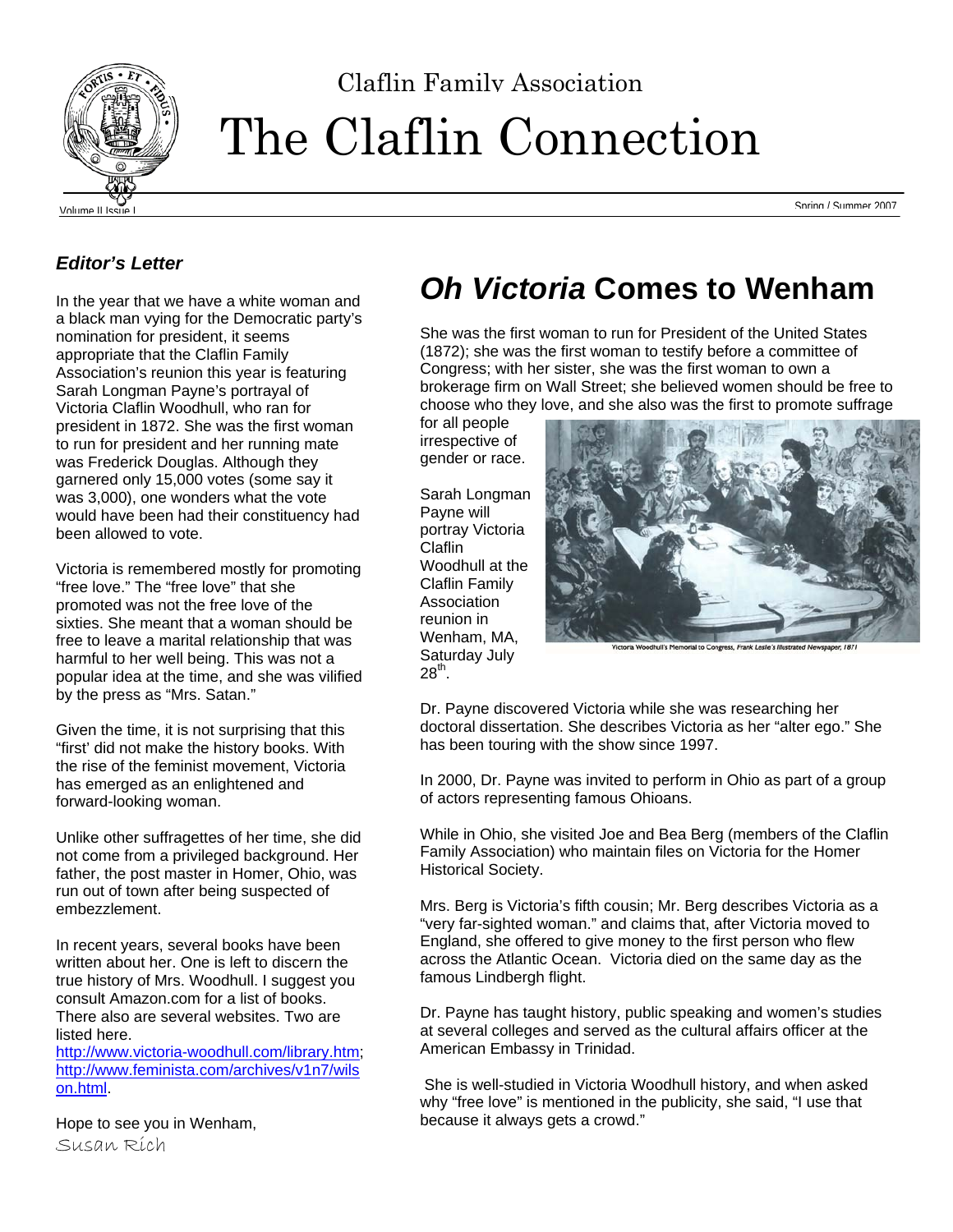## **A Word from the President**

Greetings to Claflins everywhere! We had a great reunion in Mystic, CT last summer, and we are looking forward to another on July 28 this year at the Wenham Museum/Claflin-Richards House in Wenham, MA. We will have a note of excitement with Victoria Claflin Woodhull (actually Sarah Longman Payne, Ph. D., an accomplished actress) telling us about Victoria's life and times. Make your summer plans early. Attend Sarah's presentation and visit with her at the tea afterwards. Tour the Claflin-Richards House and enjoy the museum galleries. It will be a wonderful day!

Our progress in the last year: Primarily, the near completion of a Claflin Family Cookbook, carefully compiled by Board member Debbie Deptula. 59 persons contributed 147 recipes, and these were painstakingly retyped and reformatted by Debbie. The copy is now at the printers. Watch the www.claflin.org website for an announcement of availability and how to order. On the disappointing side, we have been required to cancel the 2007 Scotland trip. If there is anyone out there who would like to put a trip together for 2008, please let me know at whclaflin@cox.net or phone 401-421-1855. This can be done either by ourselves or with a tour company.

With great pleasure I wish to acknowledge the following persons for their contributions through last summer to the Association, the Friends, and/or the Beverly Dolleman memorial. You make our work possible and worthwhile. My apologies for any errors or omissions.

**Kathryn Aldrich**, CT; **Joseph and Beatrice Berg**, OH; **Kenneth Blake**, CT; **George and Cecilia Claflen**, NJ. **Claflin**: **Daniel and Suzanne**, WA; **David**, CO; **Howard and Linda**, IL; **Muriel**, CO; **Nelson and Doris**, VT; **Robert**, MI; **Ronald and Dorothy**, CO; **William and Eunice**, RI; and **William J**., FL.

**Edward B. Clay**, **Jr.,** PA; **Arthur and Peg Darrah**, NH; **Angela Dulce DeLara**, CT; **Nadine Freese**, VA; **Harold and Margaret Haley**, VA; **William McKinley Johnson**, DC; **Keith and Heather Long**, NC; **Jeff and Izumi Ludgate**, MA; **John and Judy Ludgate**, NH; **Mary Messenger**, CT; **John Pillis**, CT; **Jennie Lou Rodgers**, NY; **Mary Shepard**, FL; **Barbara Ann Smith**, NY; **Sandra Atkinson Wagner**, NH; **Lorraine Walters**, CO; and **Elizabeth Zaorski**, FL

My sincere thanks to you all, Bill Claflin

## **On Board**

The Board considered how it keeps mailing lists. The overall plan is to have three lists: an Active List; an Acquisition List, and an Inquiries List. It is recommended that people who want to continue to receive newsletters and other communications contact the Association. An email list will be developed separately.

Judy Ludgate, treasurer, presented income and expenditure figures. With the assistance of Association member Lee McClaflin, the 19 Fidelity Funds in which the Association is invested were examined and found to have performed well. Trading two of the funds that have a two-star rating is being considered; the other funds all have four-star ratings.

It was agreed to move forward with the publication of the Claflin Family Cookbook, which will be available at the reunion in July.

The group agreed to invite Sarah Longman Payne to perform *Oh Vict*oria at the reunion this summer. There was some discussion regarding the appropriateness of the subject material for young children. A program designed especially for younger children will be provided by the Wenham Museum.

Information will be available at the July meeting regarding the requirements and process to apply for Claflin Family Association scholarship. Claflin family members who attend either Boston University or Claflin University will be eligible to apply for funding. The scholarships are limited to these two colleges because Lee Claflin had a part in the founding of both schools.

Possible sites for the 2008 reunion were suggested. The Charlestown Navy Yard in Boston and Strawberry Bank in Portsmouth, NH are among those being considered

President Bill Claflin reported that plans for an Association trip to Scotland have been cancelled.

### *The Claflin Family Cookbook*

Board member Deborah Deptula spent the last year gathering recipes from the Claflin family. The *Claflin Family Cookbook* will be available at the Reunion for \$10 per copy. It is dedicated to Beverly Dolleman who was the beloved secretary and collector of historic material for the Claflin Family Association for many years.

The cookbook contains about 150 recipes from family members and interesting tidbits about Claflin ancestry and family.

Information will be posted on the Claflin Family Association website at www.claflin.org. If you are unable to attend the reunion July  $28<sup>th</sup>$ , you may place a mail order with a flat charge of \$1.50 for shipping and handling.

In the meantime, if you are dying for something "Scottish," visit the website http://www.rampantscotland.com/recipes/blrecipe\_index.htm.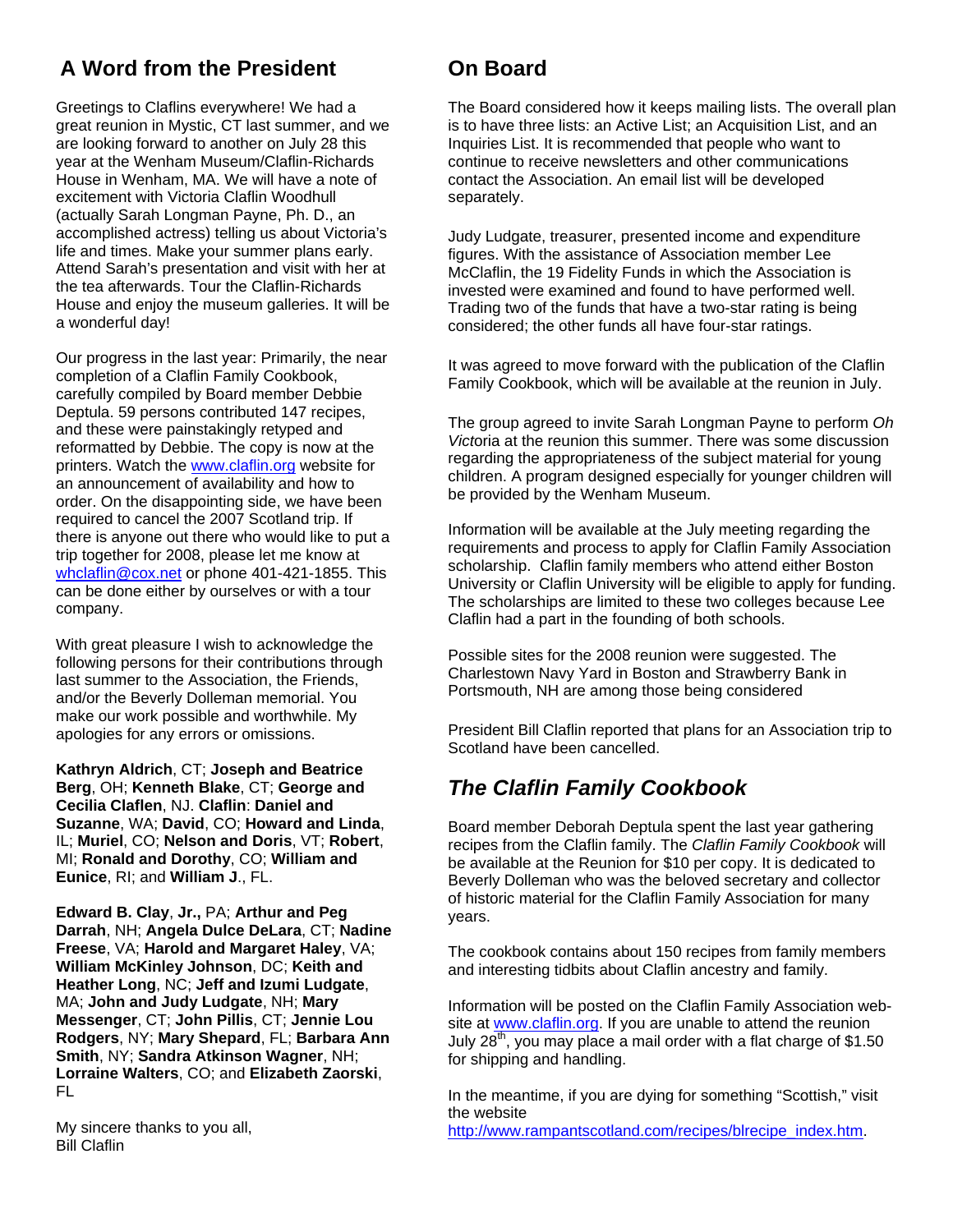## **Reunion 2007 Claflin Family Association**

Wenham, Massachusetts Saturday – July 28, 2007

#### **Friday evening**

5:00 p.m. Cocktails and dinner at the Hawthorne Hotel in Salem

#### **Saturday Morning**

| $9:00$ a.m. $-10:00$ a.m. | Open Executive Board Meeting             |
|---------------------------|------------------------------------------|
| $9:15$ a.m.               | <b>Registration Opens</b>                |
| $9:15 - 10:55$            | Coffee and mingling                      |
| $10:15 - 11:45$           | Children's program – Wenham Museum staff |
| $11:00 - 11:45$           | <b>Annual Business Meeting</b>           |

#### **Saturday Afternoon**

| Lunch                                                             |
|-------------------------------------------------------------------|
| Oh Victoria – in four scenes: "Lady of the Manor;" I Announce     |
| Myself a Candidate;" "Yes, I am a Free Lover," and "The Beecher - |
| Tilton Love Affair"                                               |
| Performed by Sarah Longman Payne                                  |
| Children's program - Wenham Museum staff                          |
| Afternoon tea                                                     |
| <b>Claflin-Richards House Tours</b>                               |
| Reunion "officially" ends                                         |
|                                                                   |

#### **Saturday Evening**

5:00 Informal gathering

The Wenham Museum will be open from 10 a.m. – 4 p.m. Children's programs are presented by Museum staff and focus on Colonial living and crafts.

Official Claflin-Richards House tours will be from 10 – 11 in the morning and 2:30 – 3:30 in the afternoon. For information about museum exhibits and program and the Claflin Richards House visit their website at www.wenhammuseum.org

Reunion planners would like to hear from you. Please email Claflin.reunion@gmail.com or phone 781-710-0637 if you will be attending these events. Planners appreciate an idea of the number of people to expect.

Last year the informal gatherings on Friday night and Saturday night were great fun. If you're planning to spend a few days, we hope you will join us.